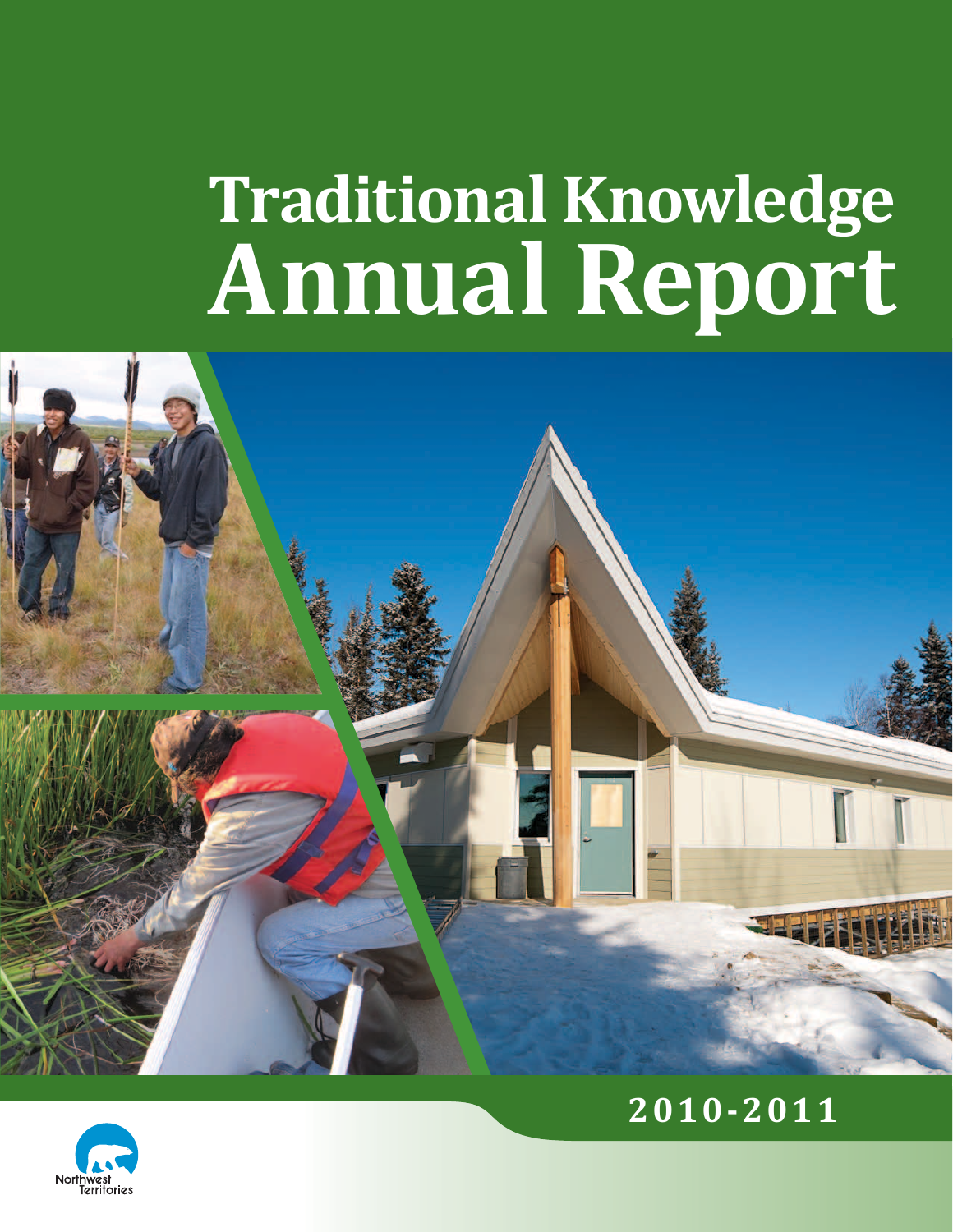

Kispin ki nitawihtin ā nīhīyawihk ōma ācimōwin, tipwēsinēn.

Cree 'lerihtł'ís dëne súłiné yati t'a huts'elkër xa beyéyati theza zat'e, nuwe ts'ën yółti. Chipewyan If you would like this information in another official language, call us. English Si vous voulez ces renseignements en français, contactez-nous. Français Jii gwandak izhii ginjìk vat'atr'ijahch'uu zhìt yinohthan jì', diits'àt ginohknìi. Gwich'in Hapkua titiqqat pijumagupkit Inuinnaqtun, uvaptinnut hivajarlutit. Inuinnaqtun כילת חחייוותר תוכנותור בייום ליירדיון מיכושי כיותר ליביים חר.  $\operatorname{Inuktitut}$ UVANITTUAQ ILITCHURISUKUPKU INUVIALUKTUN, QUQUAQLUTA. Inuvialuktun K'éhshó got'ine xadá k'é hederi vedihtl'é yeriniwe nídé dúle. North Slavey Edi gondi dehgéh got' je zhatié k'éé edati'éh enahddhe nide. South Slavey Thịchọ yati k'èè dè wegodiì wek'èhoịzọ nẹẹwọ dè, gots'ò goahde. Thicho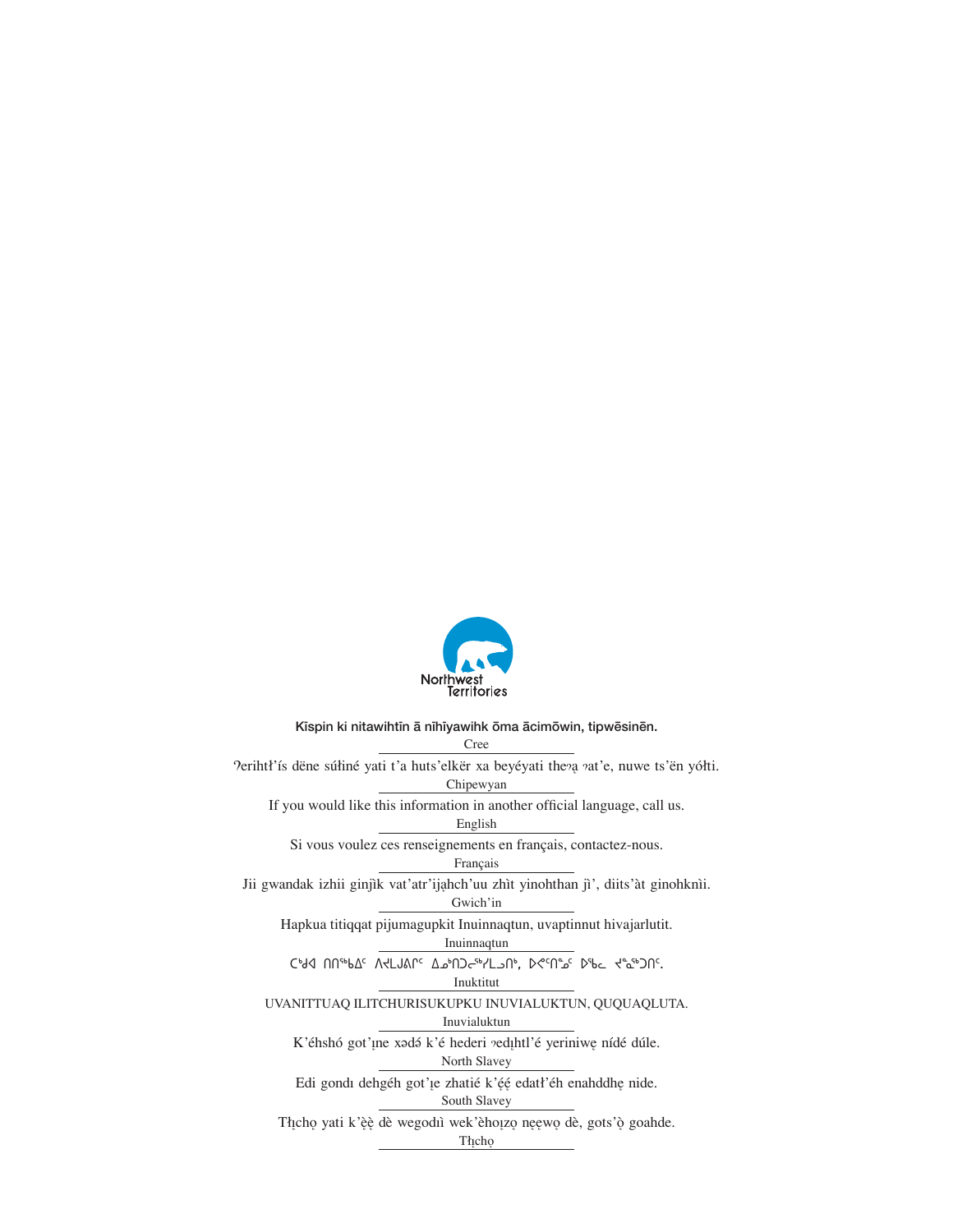## **Introduction**

Traditional knowledge and skills accrued from centuries-old connections between the people and the land in the Northwest Territories, and the immense knowledge base that has been generated, are recognized as being important to the way the Government of the Northwest Territories (GNWT) delivers its programs and services.

This recognition was reflected in the first Annual GNWT Report on Traditional Knowledge compiled by the GNWT Departments which provided an in-depth report on the traditional knowledge initiatives undertaken during 2009-2010.

GNWT Departments participate in the Interdepartmental Traditional Knowledge Working Group coordinated by the Department of Environment and Natural Resources (ENR). The Working Group is responsible for coordinating government-wide traditional knowledge initiatives and leads the efforts to build upon the GNWT successes in incorporating traditional knowledge into programs and services. All of the GNWT Departments participated fully in the Interdepartmental Traditional Knowledge Working Group which also coordinates the production of this report.

This annual report highlights the work of the GNWT in fulfilling its traditional knowledge implementation objectives during 2010-2011.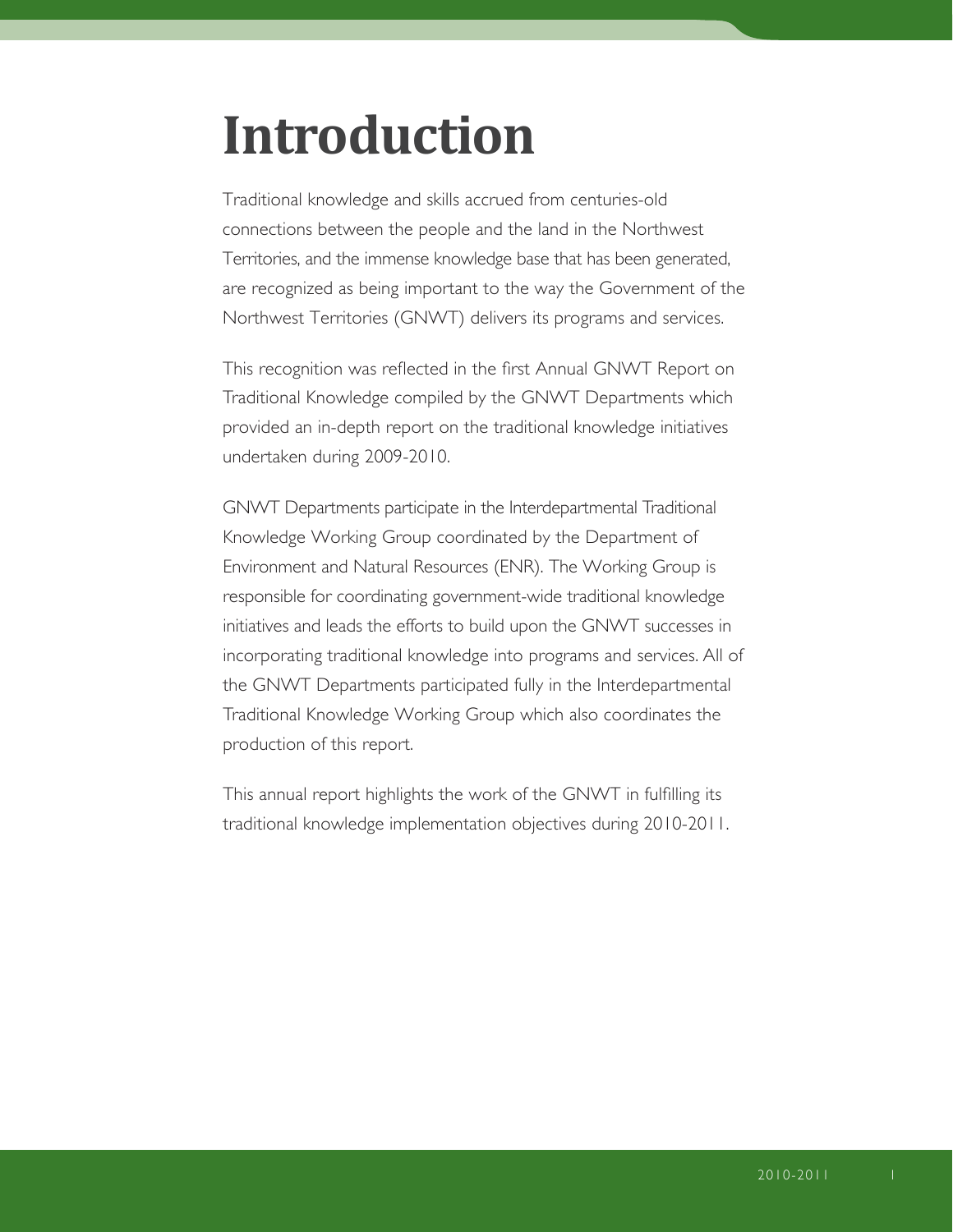| <b>Culture</b>                                                                                        |                                     |                                                                                                                                                                                                                                                                                                                                                                                                                                                                      |                                                        |
|-------------------------------------------------------------------------------------------------------|-------------------------------------|----------------------------------------------------------------------------------------------------------------------------------------------------------------------------------------------------------------------------------------------------------------------------------------------------------------------------------------------------------------------------------------------------------------------------------------------------------------------|--------------------------------------------------------|
| <b>Activity</b>                                                                                       | <b>Responsible</b><br>Department(s) | <b>Description</b>                                                                                                                                                                                                                                                                                                                                                                                                                                                   | <b>Timing</b>                                          |
| <b>Oral Traditions</b><br>and Cultural<br>Enhancement                                                 | <b>ECE</b>                          | Offered through the department's regional service centres<br>to promote, preserve, practice and protect local cultural<br>identity through traditional skills camps and projects such<br>as cataloguing, mapping and digitizing existing cultural<br>values and oral histories.                                                                                                                                                                                      | Continuing on<br>an annual basis                       |
| <b>Dene Music</b><br>Project                                                                          | <b>ECE</b>                          | The NWT Archives is working cooperatively with the<br>Dene Nation and CBC North to produce and release an<br>album of Dene Drum music which was recorded in 1982<br>in Behchoko, Deline, Tulita and Fort Smith.                                                                                                                                                                                                                                                      | <b>Expected</b><br>completion<br>in 2011               |
| <b>Prince of Wales</b><br><b>Northern</b><br><b>Heritage Centre</b><br>(PWNHC) Exhibit<br>Development | <b>ECE</b>                          | The PWNHC has engaged several traditional knowledge<br>advisors to help develop new permanent dioramas that<br>highlight muskrats, caribou, muskox and polar bears and<br>Arctic landscapes through stories, museum artifacts and<br>interactive cultural displays.                                                                                                                                                                                                  | Continuing<br>for the next<br>5 years                  |
| <b>Inuvialuit Artifacts</b><br>from Kuukpak,<br><b>NT</b>                                             | <b>ECE</b>                          | Inuvialuit elders contributed to a 30-page bilingual book,<br>being produced by the PWNHC, showing artifacts<br>found at an archaeological site, Kuukpak, located in the<br>Mackenzie Delta.                                                                                                                                                                                                                                                                         | Completed and<br>to be printed<br>by March 31,<br>2011 |
| Aurora College<br><b>Annual Culture</b><br>and Winter Camps                                           | <b>ECE</b>                          | Held as part of the Social Work, Bachelor of Education<br>and Environment and Natural Resources Technologies<br>Programs at Aurora College, Aboriginal experts teach<br>students about traditional knowledge.                                                                                                                                                                                                                                                        | Continuing on<br>an annual basis                       |
| <b>Oral History</b><br>Preservation<br>Program                                                        | <b>ECE</b>                          | The NWT Archives actively acquires, stores and<br>reformats for preservation purposes oral history materials<br>generated in the NWT.                                                                                                                                                                                                                                                                                                                                | Continuing on<br>an annual basis                       |
| <b>Arts and Crafts</b><br>Workshops                                                                   | T                                   | The Department of ITI offers a variety of public<br>workshops and presentations to promote arts and fine<br>crafts as part of the Aboriginal traditional way of life. An<br>example is the workshop held at the Great Northern Arts<br>Festival in Inuvik that helped Aboriginal artisans to better<br>promote and share their traditional skills and artwork<br>by offering information on the pricing of artwork and<br>education about the branding logo program. | Continuing on<br>an annual basis                       |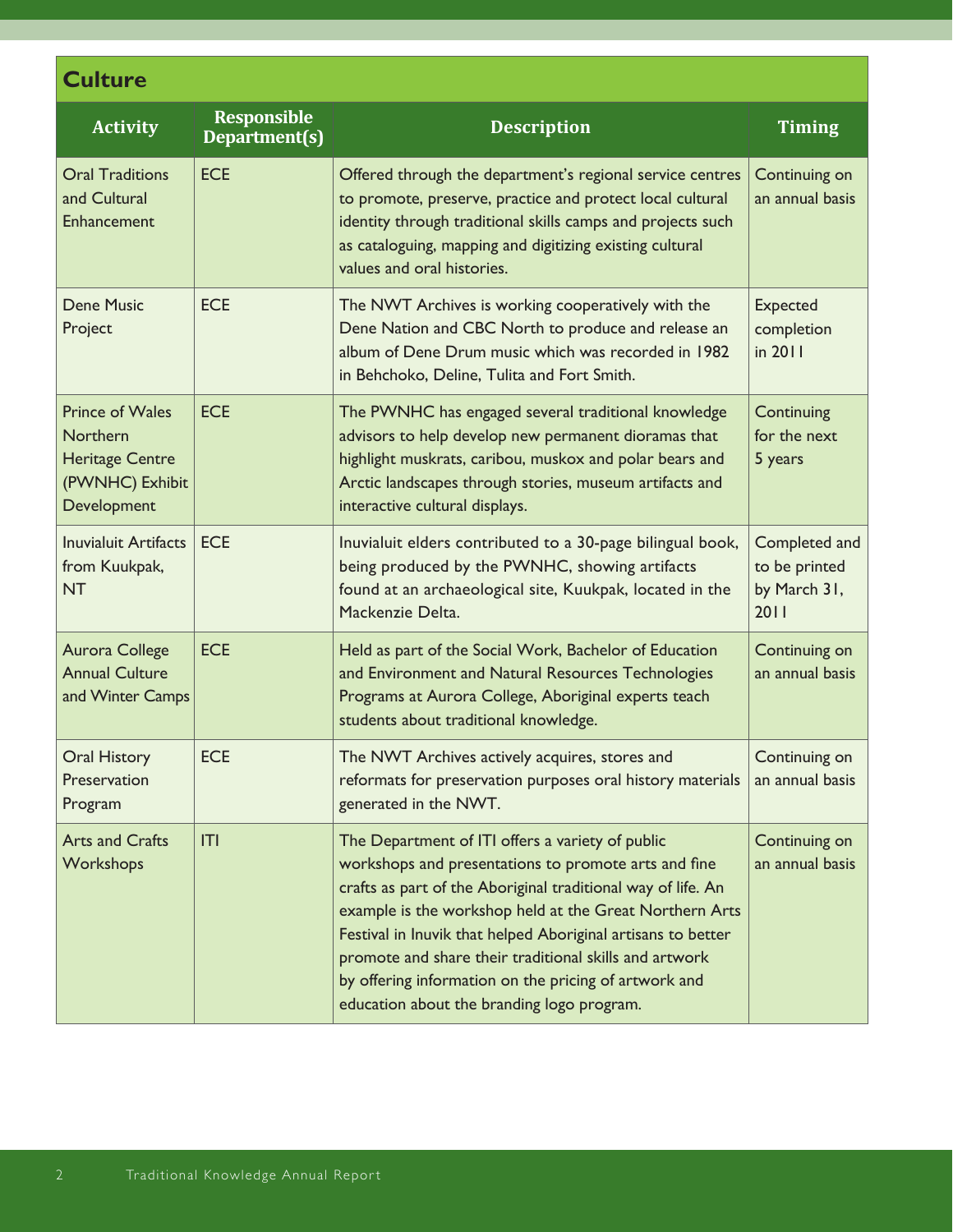| <b>Culture</b>                                  |                                         |                                                                                                                                                                                                                                                                                                                                                                                                                                                                                                                                                                       |                                  |  |
|-------------------------------------------------|-----------------------------------------|-----------------------------------------------------------------------------------------------------------------------------------------------------------------------------------------------------------------------------------------------------------------------------------------------------------------------------------------------------------------------------------------------------------------------------------------------------------------------------------------------------------------------------------------------------------------------|----------------------------------|--|
| <b>Activity</b>                                 | <b>Responsible</b><br>Department(s)     | <b>Description</b>                                                                                                                                                                                                                                                                                                                                                                                                                                                                                                                                                    | <b>Timing</b>                    |  |
| <b>Traditional</b><br><b>Craft Trade</b>        | T                                       | The Department of ITI supports the production<br>of traditional crafts by providing finished beaver<br>and seal pelts to crafters throughout the NWT at<br>cost. Two aims of the project are to promote the<br>traditional harvesting of furs at guaranteed prices paid<br>to harvesters and to increase the supply of low cost<br>tanned pelts in NWT communities. The result has been<br>a significant interest in and demand for pelts from all<br>regions. This will hopefully translate in the production of<br>more traditional crafts for home use and market. | Continuing on<br>an annual basis |  |
| Interpretive<br>Displays and<br><b>Trails</b>   | T                                       | Twin Falls Gorge Territorial Park near the Hamlet of<br>Enterprise is being upgraded with new trail extensions and<br>interpretive signage. Various trails within the park now<br>have signs that share traditional knowledge about local<br>flora, traditional uses of the areas and the customs and<br>spiritual beliefs of local Aboriginal People.                                                                                                                                                                                                                |                                  |  |
| <b>Guided Tour</b>                              | T                                       | Guided tours were conducted at Twin Falls Gorge<br>Territorial Park in the South Slave Region. The tour was<br>themed "Walk a Mile in My Moccasins" and delivered by<br>a local traditional knowledge holder from the Hay River<br>Dene Reserve.                                                                                                                                                                                                                                                                                                                      |                                  |  |
| <b>Aboriginal Gallery</b>                       | ITI                                     | At the 60th Parallel Visitors Centre a trapper's cabin<br>and associated interpretive exhibits were constructed<br>to showcase northern Aboriginal trapping activities,<br>technique changes over the years and the importance of<br>trapping to the Aboriginal lifestyle today.                                                                                                                                                                                                                                                                                      |                                  |  |
| <b>LA Times Travel</b><br>and Adventure<br>Show | <b>ITI/ MACA/</b><br><b>NWT Tourism</b> | Northwest Territories Tourism partnered with<br>MACA to showcase athletes and performers from the<br>Northwest Territories at the March 2011 Los Angeles<br>Times Travel and Adventure Show, an event that will<br>share the traditions, knowledge and culture of the<br>Northwest Territories with top travel companies from<br>all over the world and over twenty thousand consumers<br>from the greater Los Angeles area.                                                                                                                                          | Continuing                       |  |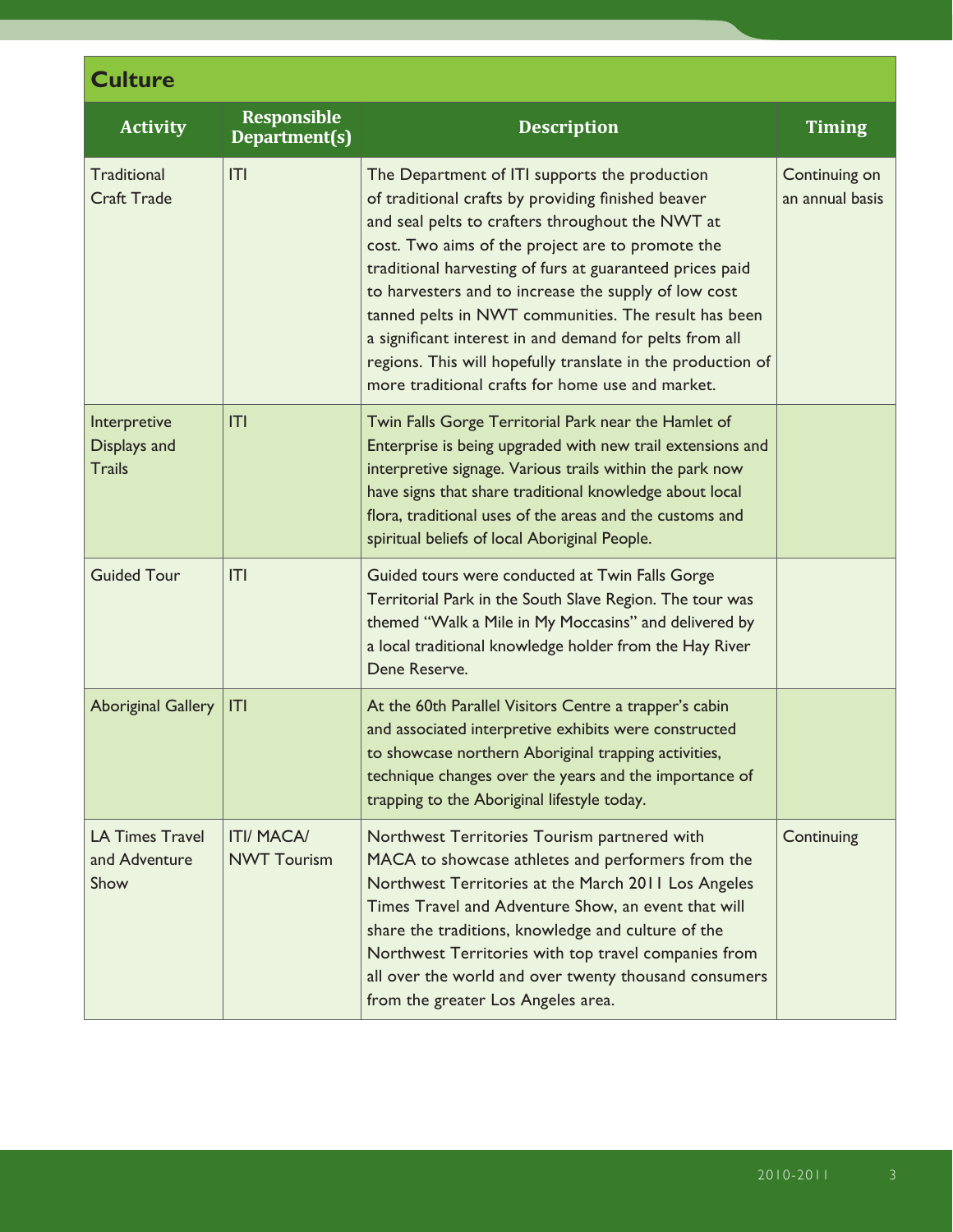| <b>Activity</b>                                                 | <b>Responsible</b><br>Department(s) | <b>Description</b>                                                                                                                                                                                                                                                                                                                                                                                                                                                                                                                                                                                                                 | <b>Timing</b>                                                      |
|-----------------------------------------------------------------|-------------------------------------|------------------------------------------------------------------------------------------------------------------------------------------------------------------------------------------------------------------------------------------------------------------------------------------------------------------------------------------------------------------------------------------------------------------------------------------------------------------------------------------------------------------------------------------------------------------------------------------------------------------------------------|--------------------------------------------------------------------|
| <b>Weekly Cultural</b><br><b>Information</b><br><b>Sessions</b> | Justice                             | NWT youth correctional facilities incorporate seasonal<br>cultural camps, sharing circles, traditional cooking<br>programs, igloo-building workshops, and Dene hand<br>games into programs and services provided at each facility.                                                                                                                                                                                                                                                                                                                                                                                                 | <b>Weekly</b>                                                      |
| Wilderness<br>Camps                                             | Justice                             | Wilderness camps help renew the offender's links<br>with the land, cultural values, practices and traditions.<br>Activities include canoeing, plant and animal identification,<br>counselling on the land, fleshing and cleaning moose hides,<br>and trapping.                                                                                                                                                                                                                                                                                                                                                                     | Some are year-<br>round, others<br>are two to four<br>times a year |
| <b>Traditional</b><br><b>Games Tour</b>                         | <b>MACA</b>                         | The Traditional Games Tours introduce various<br>traditional Aboriginal games to students as a part of<br>MACA's emerging Traditional Games Strategy, which<br>will be focused around the pillars of promoting pride in<br>northern culture and encouraging greater participation in<br>physical activity and healthy lifestyles.                                                                                                                                                                                                                                                                                                  | Continuing                                                         |
| <b>NWT Youth</b><br>Corps                                       | <b>MACA</b>                         | The 2010-2011 NWT Youth Corps program has funded<br>the Dehcho First Nations Youth and Elder Gathering, the<br>Ts'uah Youth Leadership Program in Nahanni Butte, Fort<br>Liard's Walking in Both Worlds Program, youth leadership<br>initiatives offered by the Deninoo Community Council<br>in Fort Resolution, a Youth Leadership Development<br>program at Deh Gah School in Fort Providence, the<br>Strengthening Culture and Traditional Healing on the<br>Land program in Deline First Nation, the Arctic Youth<br>Leadership Expedition Program out of Inuvik and the<br>Ivvavik National Park Field Program out of Inuvik. | Continuing                                                         |
| <b>Regional Youth</b><br><b>Sport Events</b><br>Program         | <b>MACA</b>                         | The Regional Youth Sport Events (RYSE) program funded<br>traditional Aboriginal games events including: the Chief<br>T'selehye School Dene Games Workshop in Fort Good<br>Hope, two programs in Tsiigehtchic, the Sports Festival in<br>Inuvik, the Youth Dene Games in Fort Simpson, the Youth<br>Leadership Workshop in Fort Resolution, a Dog Sledding<br>Clinic in Fort Resolution and the Chekoa Hand Games<br>tournament in Dettah.                                                                                                                                                                                          | Continuing                                                         |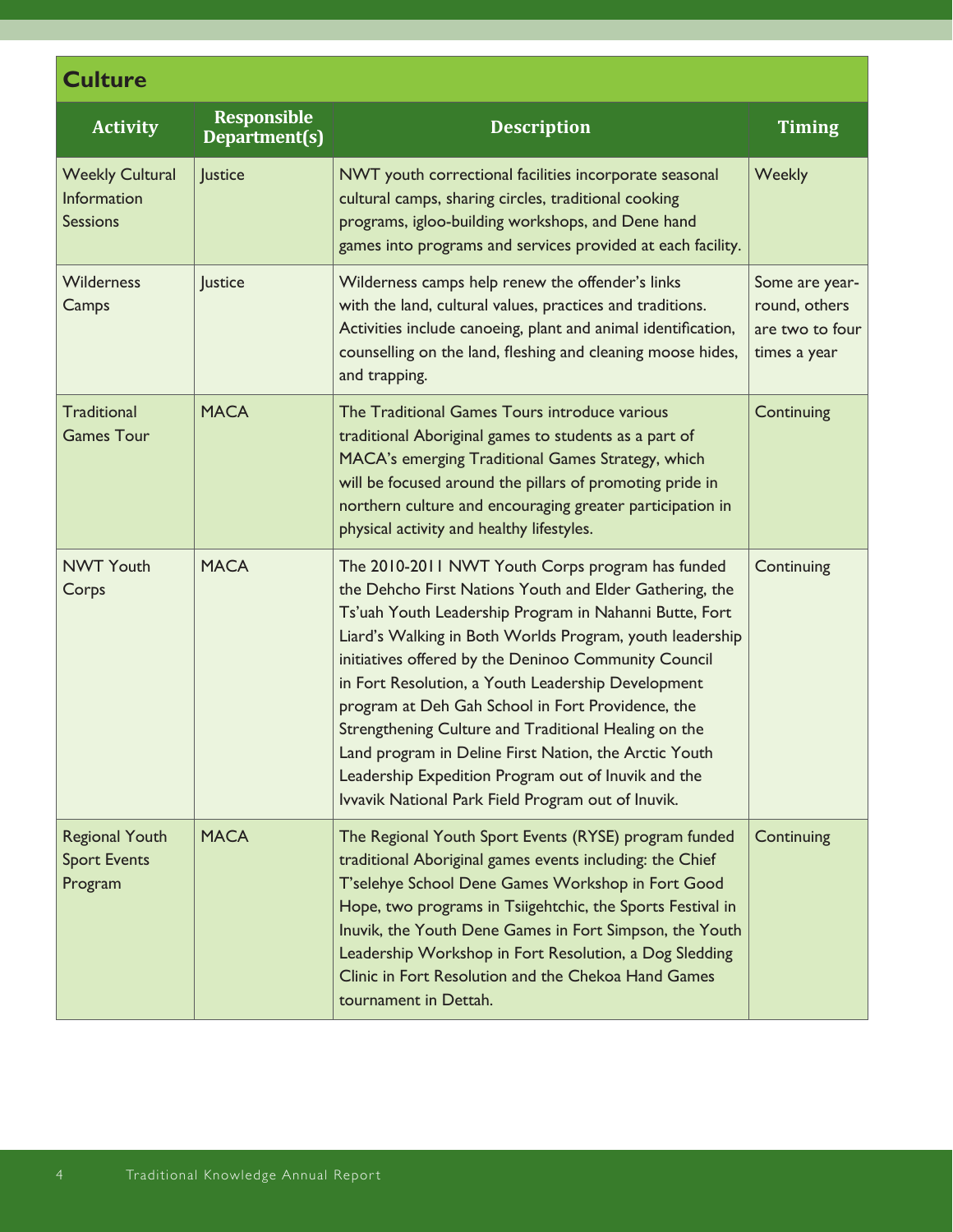| <b>Culture</b>                                                                                        |                                     |                                                                                                                                                                                                                                                                                                                                                                                                                                                                                                                                                                                                                                                                                                                                                                                                              |                                  |  |
|-------------------------------------------------------------------------------------------------------|-------------------------------------|--------------------------------------------------------------------------------------------------------------------------------------------------------------------------------------------------------------------------------------------------------------------------------------------------------------------------------------------------------------------------------------------------------------------------------------------------------------------------------------------------------------------------------------------------------------------------------------------------------------------------------------------------------------------------------------------------------------------------------------------------------------------------------------------------------------|----------------------------------|--|
| <b>Activity</b>                                                                                       | <b>Responsible</b><br>Department(s) | <b>Description</b>                                                                                                                                                                                                                                                                                                                                                                                                                                                                                                                                                                                                                                                                                                                                                                                           | <b>Timing</b>                    |  |
| Community<br><b>Learning Centre</b><br>(CLC) - Hay River<br>Reserve - Cultural<br><b>Enhancements</b> | <b>PWS</b>                          | A new Community Learning Centre was constructed<br>with funding from the Federal Knowledge Infrastructure<br>Fund. As part of this project, the Department of ECE,<br>along with funding support from the Katlodeeche First<br>Nation, approved cultural enhancements. The cultural<br>enhancements include the addition of a viewing room<br>that was designed with input from the band, that will<br>be used to teach the Dene Sky Program. The room has<br>a high ceiling and a teepee made up of timber poles on<br>the inside, with benches arranged in a circle throughout.<br>Traditional knowledge will be shared by local elders and<br>community leaders with students as they learn about<br>the traditional importance of constellations, aurora, the<br>changing seasons, the sun and the moon. | Completed                        |  |
| <b>Research and Monitoring</b>                                                                        |                                     |                                                                                                                                                                                                                                                                                                                                                                                                                                                                                                                                                                                                                                                                                                                                                                                                              |                                  |  |
| <b>Activity</b>                                                                                       | <b>Responsible</b><br>Department(s) | <b>Description</b>                                                                                                                                                                                                                                                                                                                                                                                                                                                                                                                                                                                                                                                                                                                                                                                           | <b>Timing</b>                    |  |
| <b>NWT</b> Ice<br><b>Patch Study</b>                                                                  | <b>ECE</b>                          | The project combines the physical, biological and social<br>sciences with traditional knowledge to investigate past<br>and present environmental and human change in the                                                                                                                                                                                                                                                                                                                                                                                                                                                                                                                                                                                                                                     | Continuing on<br>an annual basis |  |

| <b>IVVVI</b> ICE<br><b>Patch Study</b>                                    | EUE.       | The project combines the physical, biological and social<br>sciences with traditional knowledge to investigate past<br>and present environmental and human change in the<br>Mackenzie and Selwyn Mountains contributing to our<br>understanding of the human history of the North and the<br>ecology of mountain caribou populations over time. | Continuing on<br>an annual basis |
|---------------------------------------------------------------------------|------------|-------------------------------------------------------------------------------------------------------------------------------------------------------------------------------------------------------------------------------------------------------------------------------------------------------------------------------------------------|----------------------------------|
| Saamba K'e<br>Archeology<br>Project                                       | <b>ECE</b> | Archaeologists from the PWNHC are working with<br>elders and students from the Sambaa K'e Dene Band to<br>record archaeological sites and other places of cultural<br>importance in the Sambaa K'e cultural landscape.                                                                                                                          | Continuing on<br>an annual basis |
| <b>Bridging</b><br>Traditional<br>Knowledge and<br><b>Western Science</b> | <b>ENR</b> | Traditional knowledge researchers assisted in outlining an<br>education and development strategy for ENR scientists,<br>biologists and technicians.                                                                                                                                                                                             | Completed<br>March 31, 2011      |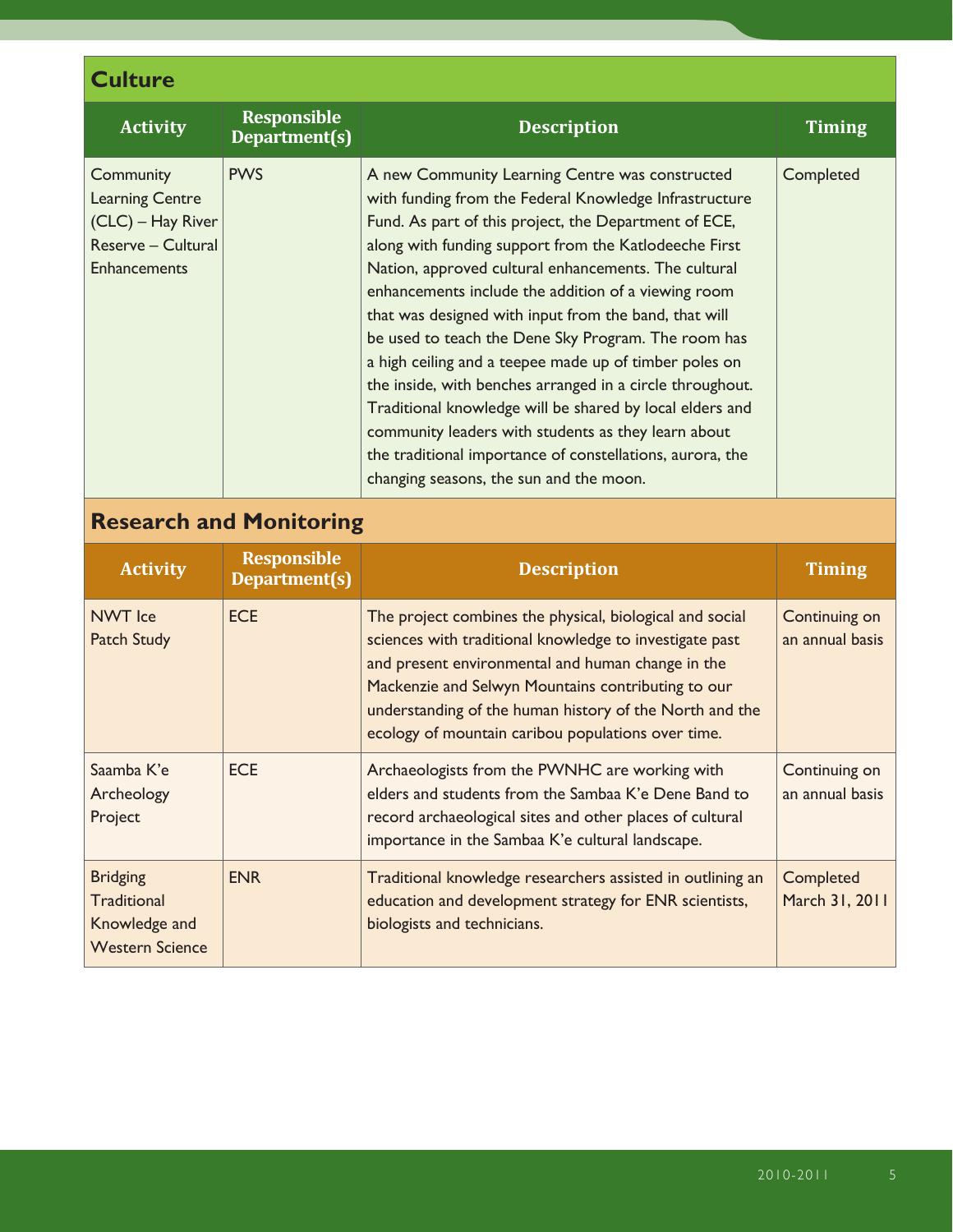| Language                                                     |                                     |                                                                                                                                                                                                                                                                  |                                       |
|--------------------------------------------------------------|-------------------------------------|------------------------------------------------------------------------------------------------------------------------------------------------------------------------------------------------------------------------------------------------------------------|---------------------------------------|
| <b>Activity</b>                                              | <b>Responsible</b><br>Department(s) | <b>Description</b>                                                                                                                                                                                                                                               | <b>Timing</b>                         |
| Aboriginal<br>Languages<br><b>Revitalization</b>             | <b>ECE</b>                          | ECE provides financial support to Aboriginal language<br>communities and other Aboriginal organizations for<br>community-based language and literacy activities and for<br>the development of language-related resources.                                        | Continuing on<br>an annual basis      |
| Dr. Robert<br>Howren Tlicho<br>Linguistic Tape<br>collection | <b>ECE</b>                          | The NWT Archives is involved in the creation of indexes<br>and public copies of Tlicho linguistic recordings created by<br>noted linguist Dr. Robert Howren between 1960-1980.                                                                                   | <b>Expected</b><br>completion<br>2012 |
| Official Languages<br>Consultant                             | <b>HSS</b>                          | The HSS Official Languages Consultant regularly provides<br>training and information sessions to HSS and HSSA<br>staff about Aboriginal languages and works to ensure<br>compliance with the obligations of the NWT Official<br>Languages Act by the HSS system. | Continuing on<br>an annual basis      |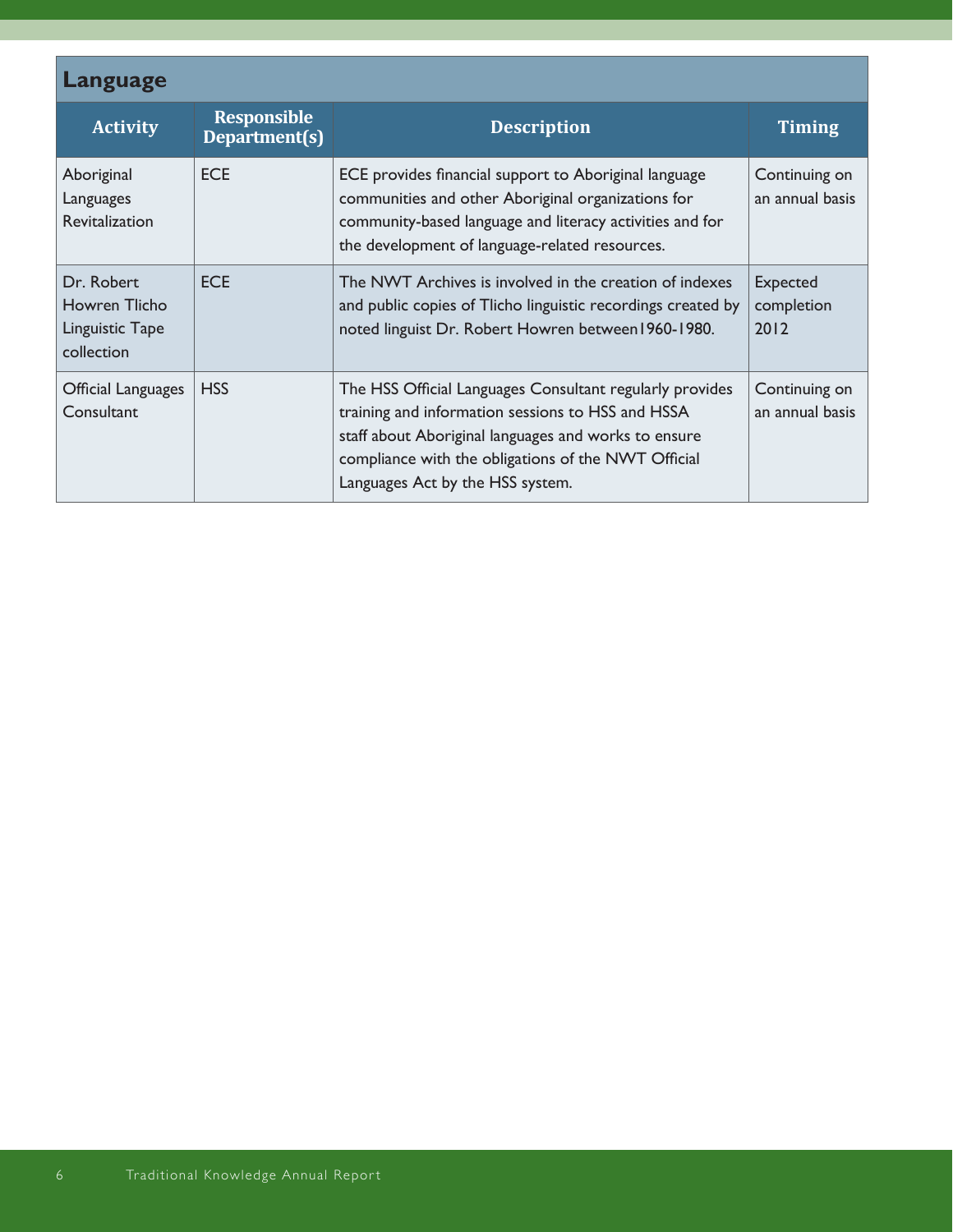| <b>Traditional Healing</b>                                                                                 |                                                                                                             |                                                                                                                                                                                                                                                                                                                                                                                                               |                                                        |  |
|------------------------------------------------------------------------------------------------------------|-------------------------------------------------------------------------------------------------------------|---------------------------------------------------------------------------------------------------------------------------------------------------------------------------------------------------------------------------------------------------------------------------------------------------------------------------------------------------------------------------------------------------------------|--------------------------------------------------------|--|
| <b>Activity</b>                                                                                            | <b>Responsible</b><br>Department(s)                                                                         | <b>Description</b>                                                                                                                                                                                                                                                                                                                                                                                            | <b>Timing</b>                                          |  |
| Aboriginal<br>Healers: Working<br>in Harmony<br>with Western<br><b>Medicine Project</b>                    | Dehcho<br>Health and<br><b>Social Services</b><br>Authority (HSSA),<br><b>HSS and Dene</b><br><b>Nation</b> | The project has developed a model for delivery of<br>traditional healing services across the NWT and provides<br>for collaboration between the Indigenous and Western<br>medical systems.                                                                                                                                                                                                                     | Continuing on<br>an annual basis                       |  |
| Traditional<br><b>Healing Practices</b><br>in Acute Care<br><b>Facilities</b>                              | <b>HSS</b>                                                                                                  | A recent review to determine how traditional healing<br>practices could be better incorporated into acute care<br>settings, as well as an inter-jurisdictional review resulted<br>in recommendations to hire liaison workers in hospitals,<br>provide cultural awareness training to staff, and allow<br>traditional ceremonies in acute care settings. These<br>recommendations are still under development. | Continuing on<br>an annual basis                       |  |
| Incorporation of<br>TK and Care with<br><b>Palliative Home</b><br>Care Programs<br>and Services<br>Project | HSS, HSSAs and<br><b>Dene Nation</b>                                                                        | Specific culturally relevant palliative care standards<br>were developed for use in the regions of the NWT and<br>distributed to care managers for implementation.                                                                                                                                                                                                                                            | Continuing on<br>an annual basis                       |  |
| <b>Pre Treatment</b><br>Healing Program -<br><b>SMCC Hay River</b>                                         | Justice                                                                                                     | The program is open to all offenders and is intended to<br>restore dignity and integrity and prepare offenders for the<br>group format of other programs.                                                                                                                                                                                                                                                     | Four times<br>a year for a<br>period of<br>three weeks |  |
| <b>Healing Circles</b><br>and Traditional<br><b>Activities</b>                                             | Justice                                                                                                     | All NWT correctional facilities have a designated space<br>for healing circles and other traditional activities to aid<br>rehabilitation and healing. Elders were consulted in the<br>design of both Yellowknife Correctional Centres.                                                                                                                                                                        | <b>Daily</b>                                           |  |
| <b>Wellness</b><br>Programs                                                                                | Justice                                                                                                     | In Inuvik and Fort McPherson, Corrections staff<br>participate in Gwich'in wellness programs, helping launch<br>them and promote them.                                                                                                                                                                                                                                                                        | Continuing on<br>an annual basis                       |  |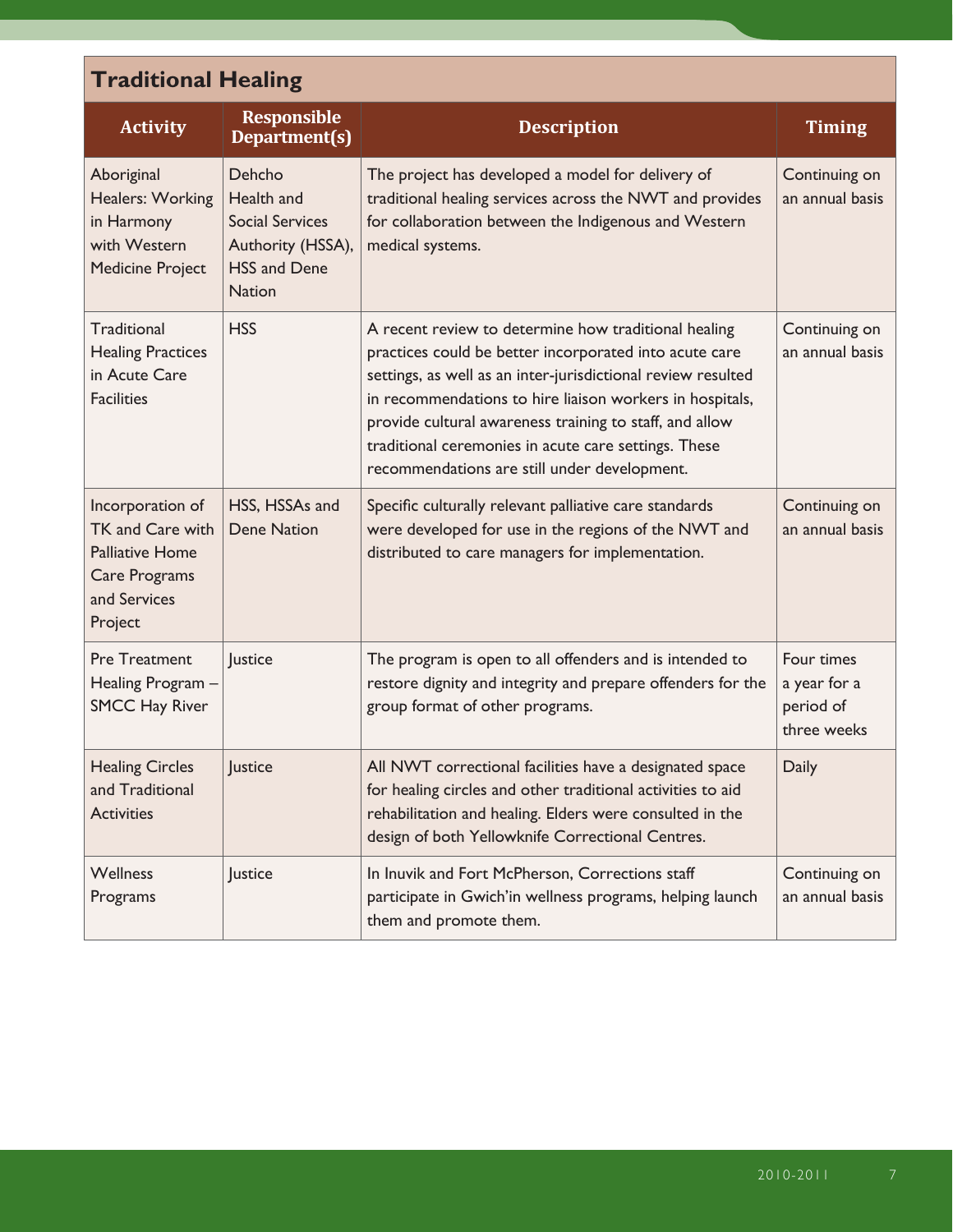| <b>On-the-Land Skills</b>                                                                             |                                     |                                                                                                                                                                                                                                                                                                                                                                                                                               |                                  |  |
|-------------------------------------------------------------------------------------------------------|-------------------------------------|-------------------------------------------------------------------------------------------------------------------------------------------------------------------------------------------------------------------------------------------------------------------------------------------------------------------------------------------------------------------------------------------------------------------------------|----------------------------------|--|
| <b>Activity</b>                                                                                       | <b>Responsible</b><br>Department(s) | <b>Description</b>                                                                                                                                                                                                                                                                                                                                                                                                            | <b>Timing</b>                    |  |
| <b>Bliss Lake Fire</b><br>Ecology/<br><b>Trapper Training</b>                                         | <b>ENR</b>                          | The program introduces students to traditional and<br>cultural winter harvesting. Activities include ice fishing,<br>hunting, trapping and on-the-land skills by traditional<br>knowledge holders at ENR.                                                                                                                                                                                                                     | Annual                           |  |
| Ekali Lake Youth<br>Camp                                                                              | <b>ENR</b>                          | The annual youth ecology camp uses traditional and<br>scientific knowledge to teach students about the land.<br>Elders contribute to the program. The camp has been<br>running since 2003.                                                                                                                                                                                                                                    | Annual                           |  |
| <b>Samuel Hearne</b><br><b>Secondary School</b><br><b>Hunter Education</b><br>and Cultural<br>Program | <b>ENR/ECE</b>                      | Part of the school's outdoor education curriculum, the<br>program gives students an opportunity to travel on the<br>land and learn traditional hunting skills taught by an elder.<br>ENR provides delivery support and funding.                                                                                                                                                                                               | Annual                           |  |
| Take a Kid<br><b>Trapping</b>                                                                         | <b>ITI/MACA/</b><br><b>ENR</b>      | The "Take a Kid Trapping" program had another<br>successful year. ENR staff worked with Aboriginal<br>instructors to deliver this "on the land" program that<br>shares traditional knowledge while demonstrating and<br>incorporating visits to trap lines, hands-on experience<br>setting traps, snares and fishnets, traditional life skills,<br>conservation teaching and best practices in preparing pelts<br>for market. | Continuing on<br>an annual basis |  |
| Take a Kid<br>Harvesting-<br><b>Tuktoyaktuk</b>                                                       | <b>ITI/MACA/</b><br><b>ENR</b>      | The objective of the 2010 Canoe Building Program was<br>to enhance the youth's outdoor survival and big game<br>harvesting skills. The program was developed to teach<br>the youth Bear Safety, Boat/Water Safety, Navigation,<br>Traditional Knowledge, Career Development and<br>Firearm Safety.                                                                                                                            | Continuing on<br>an annual basis |  |
| Take a Kid<br>$Trapping - Aklavik$                                                                    | <b>ITI/MACA/</b><br><b>ENR</b>      | Moose Kerr School in Aklavik developed a program<br>where two elders introduced ten students to traditional<br>and cultural winter harvesting with activities that included<br>ice fishing, hunting, trapping, winter travel and survival<br>skills.                                                                                                                                                                          | Continuing on<br>an annual basis |  |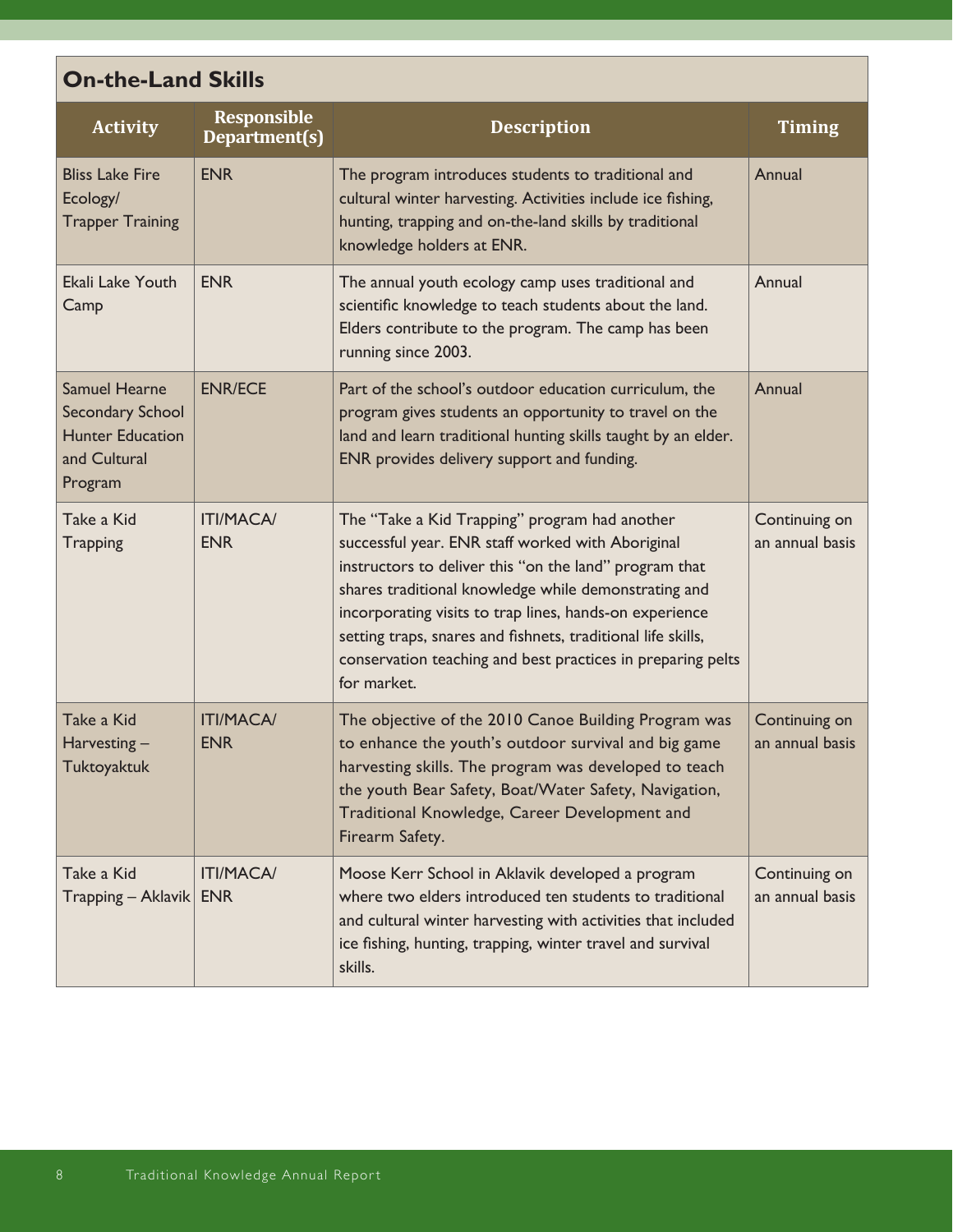| <b>Core Services</b>                                                                            |                                     |                                                                                                                                                                                                                                                                                                                        |                                                                   |  |
|-------------------------------------------------------------------------------------------------|-------------------------------------|------------------------------------------------------------------------------------------------------------------------------------------------------------------------------------------------------------------------------------------------------------------------------------------------------------------------|-------------------------------------------------------------------|--|
| <b>Activity</b>                                                                                 | <b>Responsible</b><br>Department(s) | <b>Description</b>                                                                                                                                                                                                                                                                                                     | <b>Timing</b>                                                     |  |
| Implementation<br>of GNWT<br>Consultation<br>Framework                                          | <b>DAAIR</b>                        | DAAIR continues to emphasize the importance of<br>traditional knowledge by educating GNWT employees<br>on how to implement the GNWT Consultation<br>Framework.                                                                                                                                                         | Continuing on<br>an annual basis                                  |  |
| Negotiation and<br>Implementation<br>of Land,<br>Resources and<br>Self-government<br>Agreements | <b>DAAIR</b>                        | DAAIR continues to facilitate and lay the basis for the<br>GNWT and Aboriginal governments to use, preserve and<br>promote traditional knowledge through the negotiation<br>and implementation of Aboriginal rights agreements.                                                                                        | Continuing on<br>an annual basis                                  |  |
| <b>Student Financial</b><br>Assistance (SFA)<br>and Income<br>Assistance's (IA)<br>Programs     | <b>ECE</b>                          | SFA supports postsecondary studies that contains<br>TK curriculum by financially assisting students while<br>attending approved programs at universities and<br>colleges, while able IA clients are required to participate<br>in an activity that can incorporate TK, to ensure<br>continuation of their IA benefits. | Continuing on<br>an annual basis                                  |  |
| Cultural<br>Organizations<br>Operating<br>Funding                                               | <b>ECE</b>                          | This program provides operating funding contributions<br>to organizations which undertake the research,<br>preservation and promotion of cultural diversity in<br>the Northwest Territories.                                                                                                                           | Continuing on<br>an annual basis                                  |  |
| Experiential<br>Science 30                                                                      | <b>ECE</b>                          | Traditional knowledge infusion and nine specific layout<br>items highlighted in the student textbook.                                                                                                                                                                                                                  | Completed<br>April 2011 and<br>going to print<br><b>June 2011</b> |  |
| Community<br>Justice<br>Committees<br><b>Diversions</b>                                         | Justice                             | This program allows offenders to divert from conventional<br>methods of sentencing to deal with the crime and make<br>amends in the community. Diversions may be done in<br>Aboriginal languages.                                                                                                                      | Continuing on<br>an annual basis                                  |  |
| Inuvik-<br><b>Tuktoyaktuk</b><br><b>Highway</b>                                                 | <b>DOT</b>                          | For route selection, impact mitigation, and permit<br>acquisition.                                                                                                                                                                                                                                                     | October 2009<br>and ongoing                                       |  |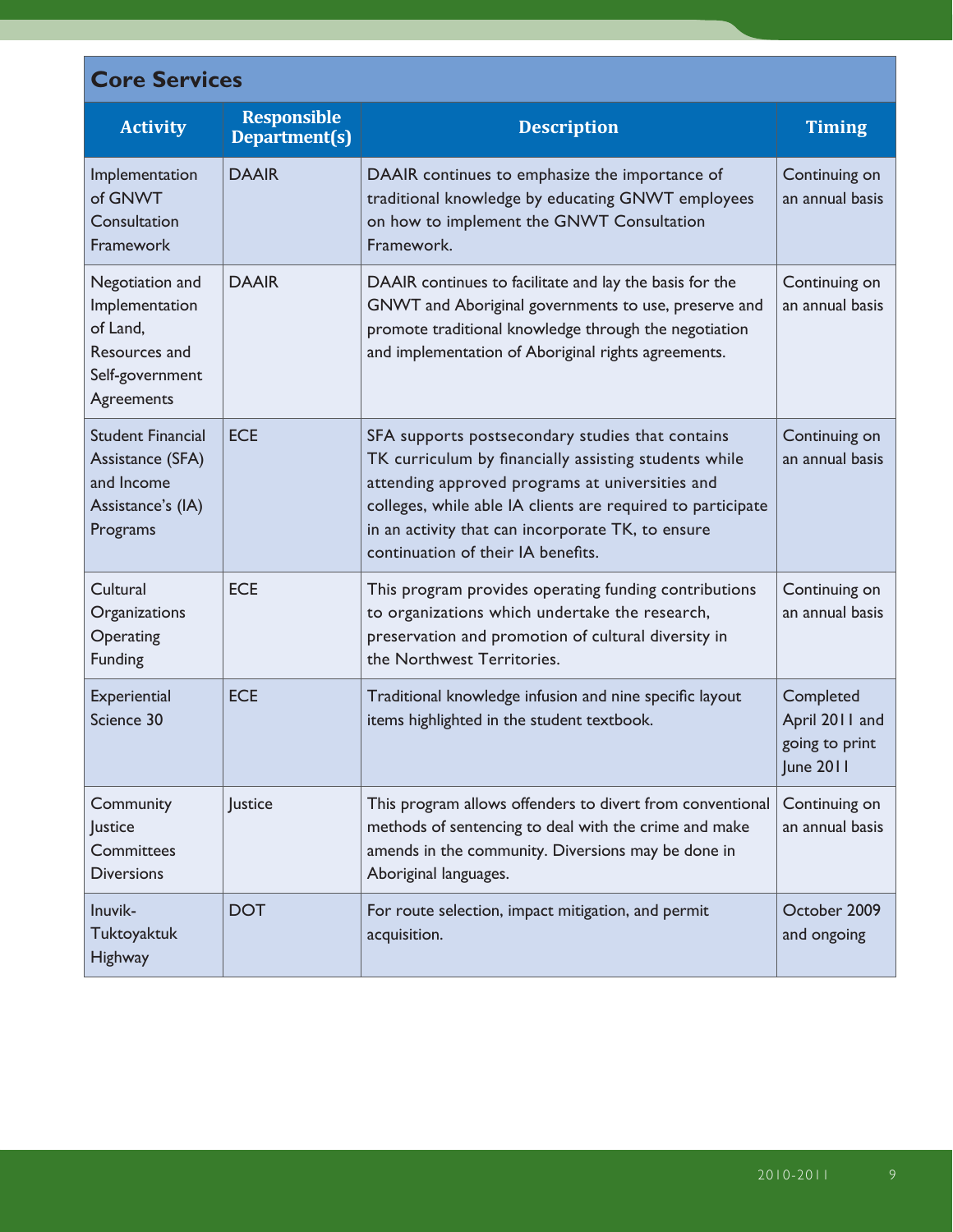| <b>Core Services</b>                                                        |                                     |                                                                                                                                                                                                                                                                |                                  |  |
|-----------------------------------------------------------------------------|-------------------------------------|----------------------------------------------------------------------------------------------------------------------------------------------------------------------------------------------------------------------------------------------------------------|----------------------------------|--|
| <b>Activity</b>                                                             | <b>Responsible</b><br>Department(s) | <b>Description</b>                                                                                                                                                                                                                                             | <b>Timing</b>                    |  |
| Trout Lake,<br>Colville Passenger<br>Shelter                                | <b>DOT</b>                          | Community meetings regarding infrastructure<br>construction.                                                                                                                                                                                                   | Ongoing                          |  |
| <b>Tlicho Winter</b><br>Road Operation                                      | <b>DOT</b>                          | Community members and elders accompanied DOT<br>to areas along the route where realignments were<br>necessary. This enabled DOT to avoid sensitive cultural<br>and subsistence areas, while meeting the construction/<br>improvement needs of the winter road. | On-going                         |  |
| Dempster<br>Highway (No.<br>8) Widening<br>Projects                         | <b>DOT</b>                          | Discussions around species to be included and protected<br>in a Wildlife Management Plan.                                                                                                                                                                      | <b>March 2009</b><br>and ongoing |  |
| <b>Peel and Arctic</b><br><b>River Ferry</b><br>Landings                    | <b>DOT</b>                          | Information has been collected from Tsiigehtchic and<br>Fort McPherson community members and elders to<br>identify areas potentially sensitive to operational impacts.                                                                                         | 2010 and<br>ongoing              |  |
| Dempster<br>Highway, km 36.7                                                | <b>DOT</b>                          | Information collected for consideration during LUP and<br>Quarry Permit Application process.                                                                                                                                                                   | 2009 and<br>ongoing              |  |
| Tuktoyaktuk,<br>Paulatuk, Sachs<br>Harbour Air<br><b>Terminal Buildings</b> | <b>DOT</b>                          | Community meetings regarding infrastructure<br>construction.                                                                                                                                                                                                   | On-going                         |  |

## **Cross-cultural Awareness**

| <b>Activity</b>                                | <b>Responsible</b><br>Department(s) | <b>Description</b>                                                                                                                                                                            | <b>Timing</b>                                             |
|------------------------------------------------|-------------------------------------|-----------------------------------------------------------------------------------------------------------------------------------------------------------------------------------------------|-----------------------------------------------------------|
| Cultural<br>Orientation for<br><b>Teachers</b> | <b>ECE</b>                          | ECE provides funding to the Divisional Educational<br>Councils for the provision of a two day, on-the-land<br>cultural orientation for teachers, with the assistance of<br>community members. | Takes place at<br>the beginning<br>of the school<br>year  |
| Tundra Science<br>Camp                         | <b>ECE/ENR</b>                      | Brings Aboriginal elders and scientists together to share<br>their knowledge with high school students at the GNWT<br>research stations at Daring Lake.                                       | Annual                                                    |
| Correctional<br>Northern Recruit<br>Program    | Justice                             | All new Correctional Officers participate in this program.<br>There is a half day training dedicated to cultural awareness<br>and diversity.                                                  | Done twice a<br>year for all new<br>Correctional<br>Staff |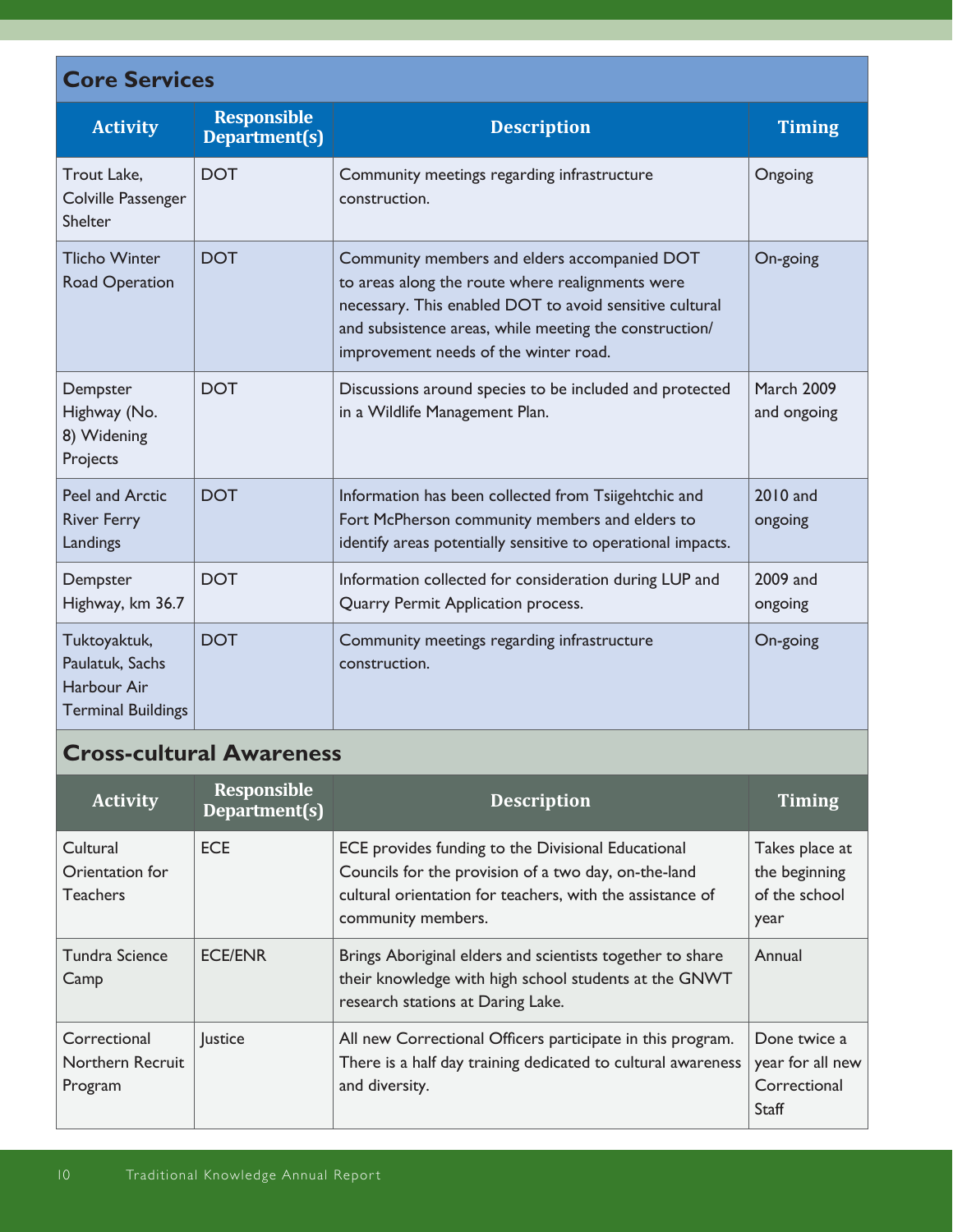| <b>Cross-cultural Awareness</b>                                                                                           |                                                   |                                                                                                                                                                                                                                                                                                                                                             |                                                                     |
|---------------------------------------------------------------------------------------------------------------------------|---------------------------------------------------|-------------------------------------------------------------------------------------------------------------------------------------------------------------------------------------------------------------------------------------------------------------------------------------------------------------------------------------------------------------|---------------------------------------------------------------------|
| <b>Activity</b>                                                                                                           | <b>Responsible</b><br>Department(s)               | <b>Description</b>                                                                                                                                                                                                                                                                                                                                          | Timing                                                              |
| Aboriginal<br>Cultural<br>Awareness<br>Training<br>Framework                                                              | HR                                                | The Department of Human Resources is coordinating<br>the development of a government-wide framework<br>for Aboriginal cultural awareness training for GNWT<br>employees consisting of e-training courses and on-the-land<br>experience-based cultural opportunities developed for<br>employees in specific communities.                                     | <b>Expected</b><br>completion in<br>2011-2012                       |
| Community<br>Health<br>Representative<br>Certification<br>Program                                                         | <b>HSS</b>                                        | Community Health Representatives represent the link<br>between a western medical system and traditional<br>Aboriginal communities. Through Community Health<br>Representatives, services are delivered in a culturally<br>specific manner.                                                                                                                  | Continuing on<br>an annual basis                                    |
| Aboriginal<br><b>Custom Adoption</b><br><b>Recognition Act</b>                                                            | <b>HSS</b>                                        | Through this legislation, the GNWT recognizes and<br>supports Aboriginal custom adoption rights and practices.                                                                                                                                                                                                                                              | Continuing on<br>an annual basis                                    |
| Child and Family<br><b>Services Act</b><br>(CFS Act) and<br>Associated<br><b>Services</b>                                 | HSS, HSSAs and<br>communities                     | HSS has accepted most recommendations in the Act and<br>conditionally accepted several others. A review and report<br>have been tabled.                                                                                                                                                                                                                     | Expected to<br>continue on an<br>annual basis in<br>the near future |
| Community<br>Counselling<br>Program Toolkit                                                                               | HSS and HSSAs                                     | The Toolkit includes standards and resources for<br>community counsellors and traditional healing practices.                                                                                                                                                                                                                                                | Continuing on<br>an annual basis                                    |
| Seasonal Circle of   Pan-Territorial<br>Northern Life: a<br>Different Way of<br><b>Living Guidelines</b><br>and DVD, 2007 | <b>HSS Departments</b>                            | The DVD and guidelines specific to the NWT were<br>developed by the NWT Task Force and Local Advisory<br>Group (HSS and Aboriginal Group membership). These<br>resources continue to provide orientation and continuing<br>development training for HSS providers.                                                                                          | Continuing on<br>an annual basis                                    |
| <b>Victims Services</b>                                                                                                   | Justice                                           | This program encourages women to use traditional,<br>spiritual practices wherever appropriate in accessing<br><b>Victims Services.</b>                                                                                                                                                                                                                      | Continuing on<br>an annual basis                                    |
| Aboriginal<br><b>Wellness</b><br>Program                                                                                  | Stanton<br><b>Territorial Health</b><br>Authority | The Aboriginal Wellness Coordinator, with input<br>provided by elders, coordinates the Aboriginal Wellness<br>Program and language interpretation services for the<br>HSSA. The Program is expanding to include kinship and<br>cultural visits to patients, and cultural activities that can<br>provide physical and cognitive therapy to support patients. | Continuing on<br>an annual basis                                    |